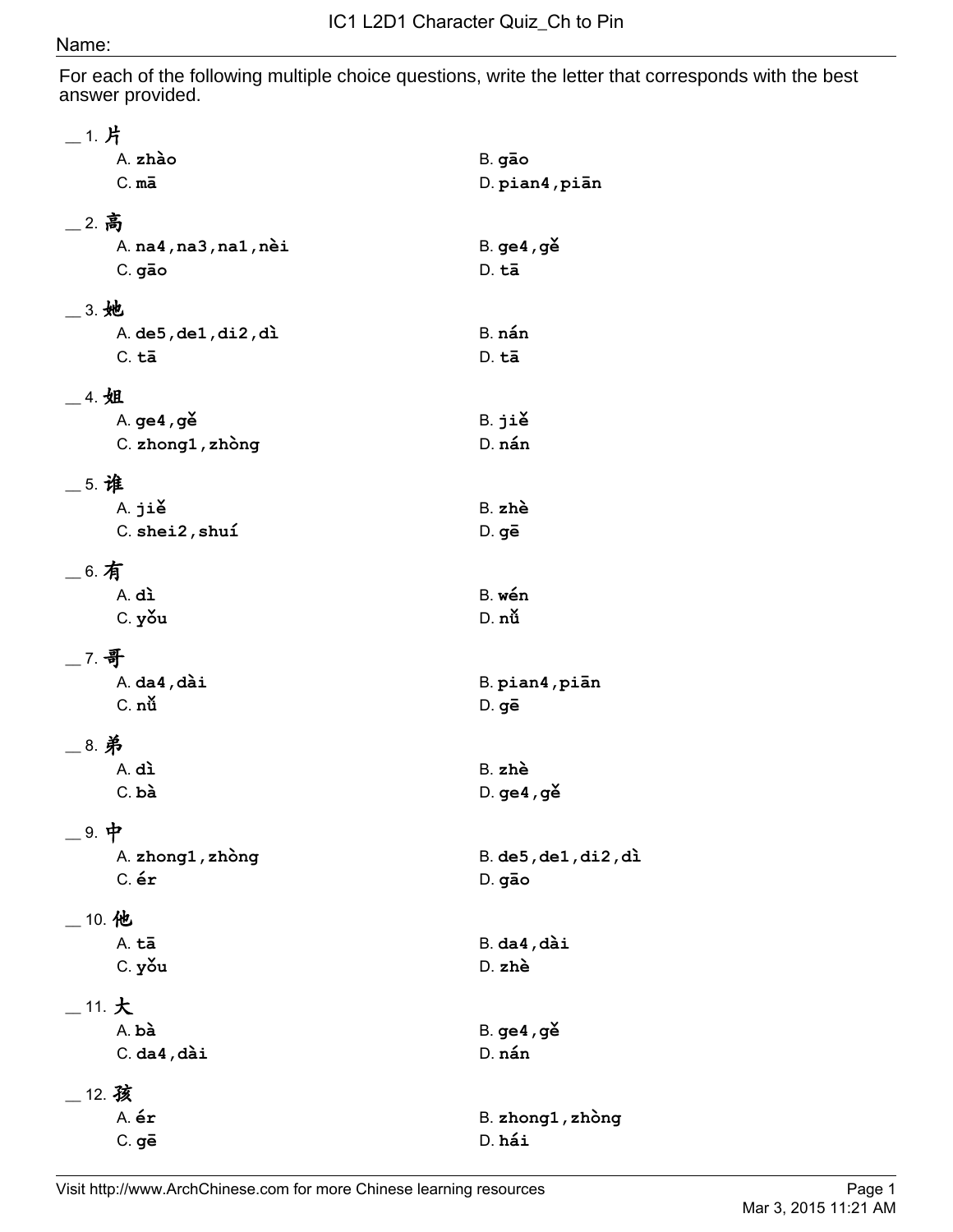| Name |
|------|
|------|

| $\_$ 13. 爸                      |                             |
|---------------------------------|-----------------------------|
| A. bà                           | B. dì                       |
| C. zhào                         | D. you                      |
| _14. 没                          |                             |
| A. jiě                          | B. you                      |
| C. zhong1, zhòng                | $D.$ mei2, mo               |
| $-$ 15. 妈                       |                             |
| A. pian4, piān                  | $B.m\bar{a}$                |
| $C.$ zi $3.$ zi                 | D. tā                       |
| $-$ 16. $\bigstar$              |                             |
| A. pian4, pian                  | $B.$ nu                     |
| $C.$ bà                         | D. gē                       |
| __ 17. 这                        |                             |
| $A.$ da $4.$ , dài              | $B.m\bar{a}$                |
| C. zhè                          | $D.$ mei2, mo               |
| _18. 子                          |                             |
| A.zi3,zi                        | $B.$ de5, de1, di2, di      |
| C. zhào                         | D. tā                       |
| $-$ 19. 个                       |                             |
| A. ge4, gě                      | $B.$ de5, de1, di2, di      |
| C. zhong1, zhòng                | D. nù                       |
| 20. 文                           |                             |
| A. ér                           | $B.$ nu                     |
| C. wén                          | D. tā                       |
| _ 21. 的                         |                             |
| A. $de5$ , $de1$ , $di2$ , $di$ | B. mèi                      |
| $C.$ ge4, ge $\geq$             | D. zhong1, zhòng            |
| _22. 儿                          |                             |
| A. zhè                          | $B.$ zi $3.$ zi             |
| $C.$ ge                         | $D.$ $\acute{\mathbf{e}}$ r |
| _23. 妹                          |                             |
| A. ér                           | $B.$ nu                     |
| C. mèi                          | D. tā                       |
| _ 24. 那                         |                             |
| A. jiě                          | $B.$ bà                     |
| $C.$ na4, na3, na1, nèi         | D. tā                       |